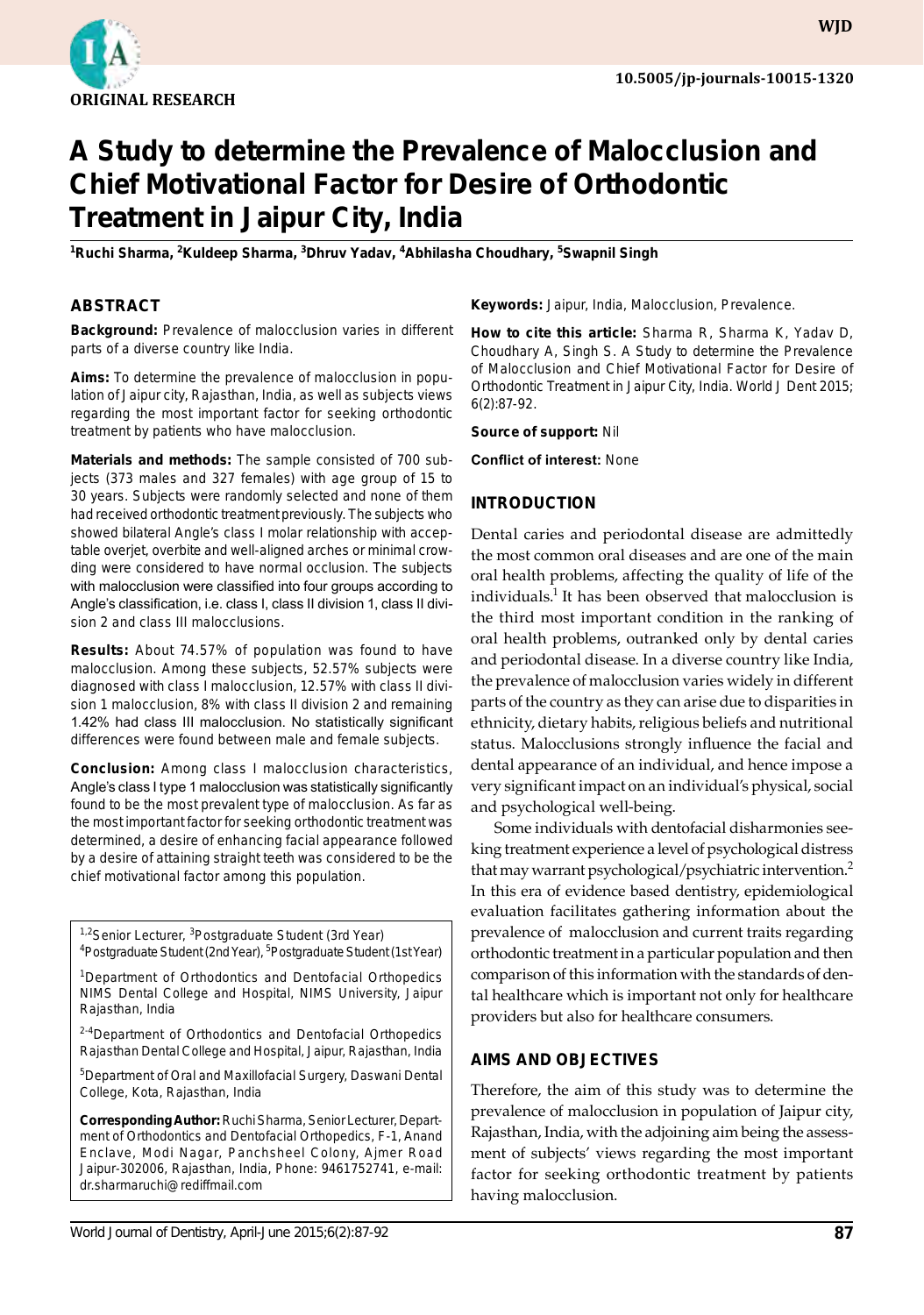#### **Materials and methods**

The sample consisted of 700 subjects (including 373 males and 327 females) of age range between 15 and 30 years. The subjects were selected randomly from the various regions of Jaipur city. All subjects were assigned for clinical evaluation by a single operator and occlusal relationships were assessed at centric occlusion which was achieved by asking the subjects to swallow and then to bite their teeth together as explained in Figure 1. The cheeks were fully retracted to obtain a direct lateral view of the dentition on each side and dental models (Fig. 2) were also used.

#### **Inclusion Criteria**

- All permanent teeth present in each arch (except third molars) and in a sufficient state of eruption.
- No systemic disease or congenital syndrome.

## **Exclusion Criteria**

• Dentition with missing molars or carious teeth or any deciduous/primary teeth.



**Fig. 1:** Clinical evaluation of occlusal relationships at centric occlusion



**Fig. 2:** Dental model for assessment of occlusion

- Dentition with large coronal restoration which might have altered the crown shape and its size.
- End to end cuspal molar relationships or others (not full cusp relationships).

The subjects who showed bilateral Angle's class I molar relationship with acceptable overjet and overbite and well-aligned arches or minimal crowding on clinical evaluation were included in normal occlusion group.

Thereafter, the individuals with malocclusion were classified into three groups according to Angle's classification which is the most widely accepted classification system of malocclusion, i.e. class I, class II and class III malocclusions.<sup>3</sup> The criteria for inclusion were as follows:

- *• Class I malocclusion*: Bilateral Angle's class I molar relationship (mesiobuccal cusp of maxillary first permanent molar occluding in the buccal groove of mandibular first permanent molar) with one or more of these characteristics described according to Dewey's modification of Angle's classification: crowded incisors or labial canines (Angle's class I type 1 malocclusion), protruded maxillary incisors (Angle's class I type 2 malocclusion), anterior end to end occlusion or anterior cross bite (Angle's class I type 3 malocclusion), unilateral or bilateral posterior cross bite (Angle's class I type 4 malocclusion), mesial drift of molars (Angle's class I type 5 malocclusion). Other than these characteristics anterior or posterior open bite, generalized spacing, mid-line diastema and deep anterior overbite associated with Angle's class I molar relationship were also included in class I malocclusion.
- *• Class II malocclusion*: Bilateral Angle's class II molar relationship (disto-buccal cusp of maxillary first permanent molar occluding in the buccal groove of mandibular first permanent molar) with proclined maxillary incisors and increased overjet (Angle's class II division 1 malocclusion) or with retroclined maxillary central incisors and proclined lateral incisors (Angle's class II division 2 malocclusion).
- *• Class III malocclusion*: Bilateral Angle's class III molar relationship (mesiobuccal cusp of maxillary first permanent molar occluding in the interdental space between mandibular first and second permanent molars) with end to end incisor relationship or with normal incisor relationship with incisors in crossbite relationship.

A proforma consisting of question 'According to you what is the most important factor because of which people with crooked teeth seek orthodontic treatment?' was given to each subject to determine the subject's view regarding the main reason to seek orthodontic treatment by patients having malocclusion. It was divided into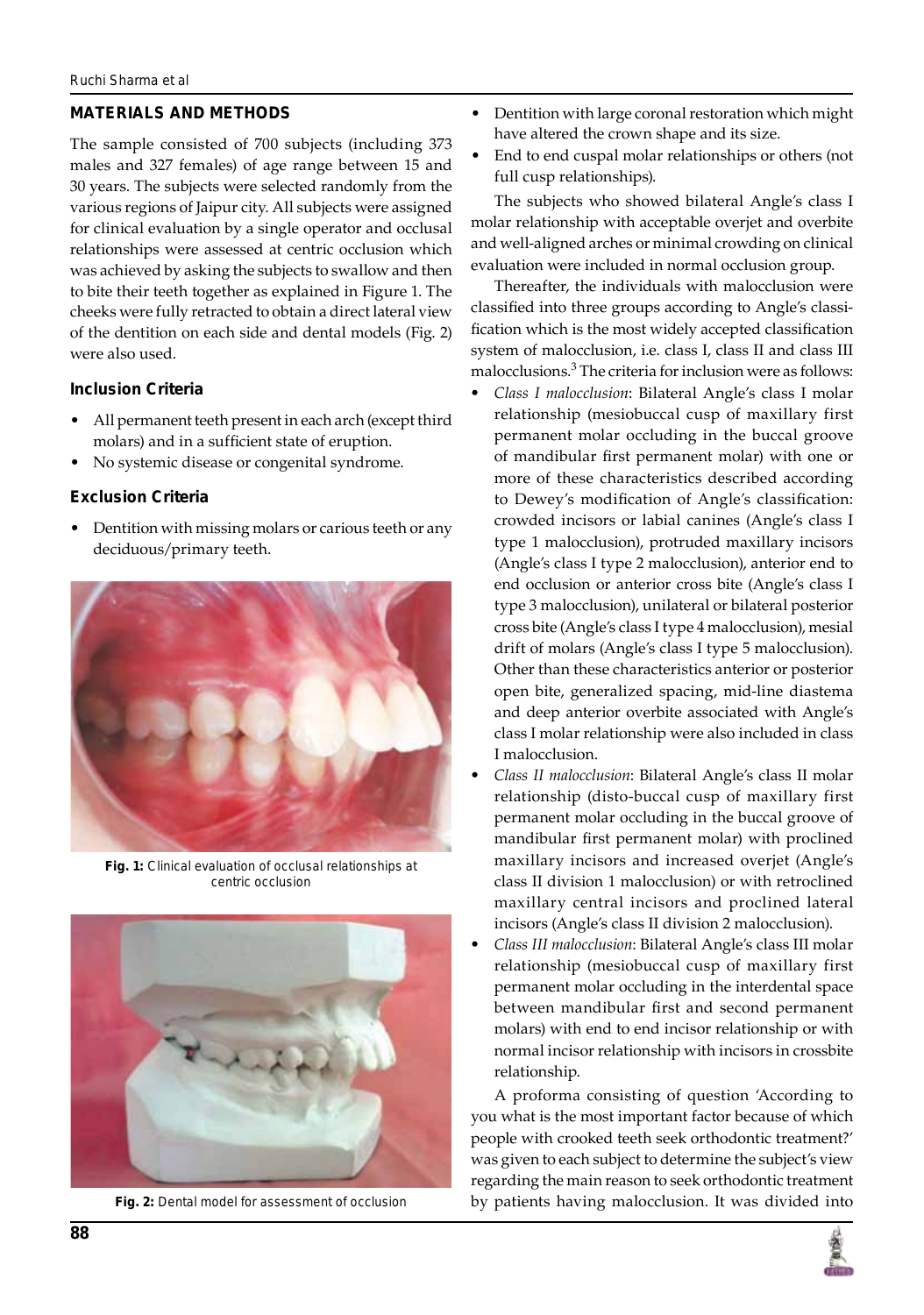dental esthetic reasons, facial appearance reasons, speech and periodontal problem reasons and functional reasons for demanding orthodontic treatment.

Thus, the data obtained in this manner were then tabulated and analyzed statistically.

#### **Results**

Among 700 participants, 373 cases (53.28%) were men and 327 cases (46.71%) were women. The occlusal characteristics with gender distribution of the subjects are explained in Table 1, Graphs 1 and 2.

It is clear from the Table 1 that prevalence of malocclusion in the population was 74.57% while normal occlusion was found in 25.42% subjects. The prevalence of class I malocclusion was 52.57% being highest among all subjects followed by class II division 1 malocclusion with 12.57%, class II division 2 with 8%, and class III malocclusion with 1.42% being the least prevalent which was found to be highly significant (p < 0.001) on statistical analysis with Chi-square test. No significant differences  $(p > 0.05)$ were observed in between male and female participants. The percentage distribution of class I malocclusion characteristics is explained in Table 2.

The most common malocclusion among class I malocclusion characteristics was Angle's class I type 1 malocclusion (26.57% of overall population) which was found to be statistically significant ( $p < 0.05$ ). Graph 3 also explains the relative prevalence proportions among various characteristics of class I malocclusions.

The most important factor for desire of orthodontic treatment was also determined in this study. Table 3, Graphs 4 and 5 reveal that majority of subjects had a view that a desire of enhancement in facial appearance (47%) followed by a desire of attaining straight teeth (42%) would be the most important factor for seeking orthodontic treatment by patients having malocclusion. On statistical application with Chi-square test, this finding was found to be statistically highly significant. No statistically significant differences were detected between male and female subjects regarding their views.

#### **Discussion**

The data from the study show that prevalence of malocclusion was to be 74.57% in Jaipur population. These findings are similar to the findings of Das et  $al, 4$  who reported 71% of prevalence of malocclusion in Bangalore.

|                                     | Male   |            | Female |            | Total  |            |
|-------------------------------------|--------|------------|--------|------------|--------|------------|
| Malocclusion                        | Number | Percentage | Number | Percentage | Number | Percentage |
| Class I malocclusion                | 220    | 58.98      | 148    | 45.25      | 368    | 52.57      |
| Class II division 1<br>malocclusion | 33     | 8.84       | 55     | 16.81      | 88     | 12.57      |
| Class II division 2<br>malocclusion | 31     | 8.31       | 25     | 7.64       | 56     | 8.00       |
| Class III malocclusion              | 9      | 2.41       | 1      | 0.30       | 10     | 1.42       |
| Normal occlusion                    | 80     | 21.44      | 98     | 29.96      | 178    | 25.42      |
| Total                               | 373    | 100        | 327    | 100        | 700    | 100        |

For malocclusion comparison, Chi-square = 25.373 with 3 degree of freedom ( $p = 0.000**$ ); For male and female comparison, Chi-square =  $6.361$  with 4 degree of freedom ( $p = 0.174$ )



**Graph 1:** Distribution of normal and malocclusion in overall population



**Graph 2:** Gender distribution of different malocclusions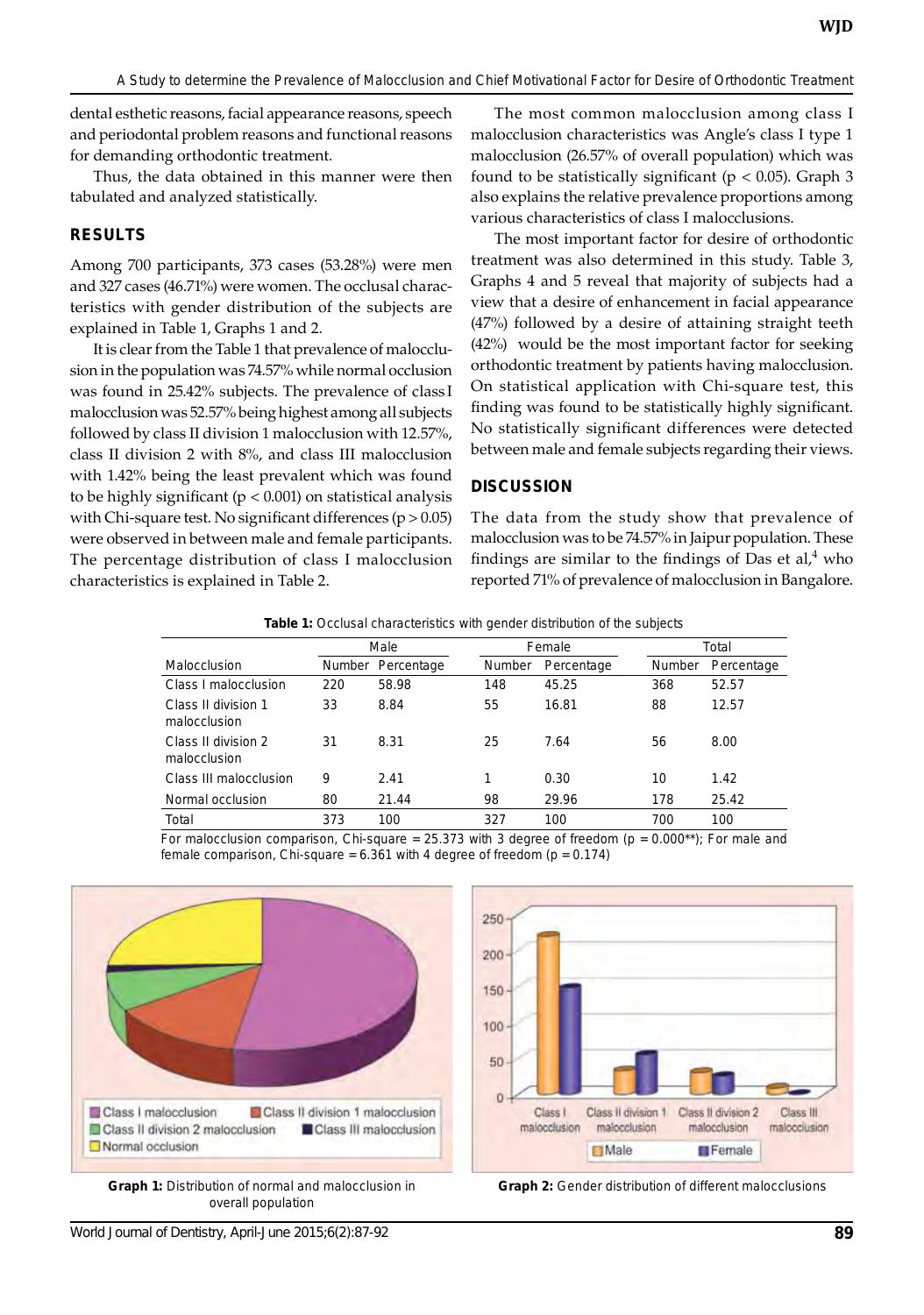#### *Ruchi Sharma et al*

| Class I malocclusion characteristics                    | Number | Percentage |
|---------------------------------------------------------|--------|------------|
| Angle's class I with anterior or<br>posterior open bite | 20     | 2.85       |
| Angle's class I with deep bite                          | 58     | $8.28**$   |
| Angle's class I with generalized<br>spacing             | 24     | 3.42       |
| Angle's class I with midline diastema                   | 34     | 4.85       |
| Angle's class I type 1                                  | 186    | $26.57*$   |
| Angle's class I type 2                                  | 36     | 5.14       |
| Angle's class I type 3                                  | 4      | 0.57       |
| Angle's class I type 4                                  | 6      | 0.85       |
| Total                                                   | 368    | 52.57      |

\*,\*\*SEDP =  $0.06252$ ; z =  $2.744$ ; p =  $0.006$ \*

This study is in disagreement with the findings of Prasad et al<sup>5</sup> who reported of 51.5% incidence of malocclusion with 95% class I, 4% class II, 0.9% class III malocclusion in the age group of 5 to 15 years in Bangalore and also with the findings of Kharbanda et al<sup>6</sup> who found  $45%$ prevalence of malocclusion in 10 to 13 years old children in Delhi.

An ethnic trend can also be observed in the prevalence of type of malocclusion in India from north to

south of India. The prevalence of class II malocclusion in Bangalore<sup>5</sup> and Thiruvananthapuram<sup>7</sup> is reported nearly 5% which is lower as compared to the 10 to 15% class II malocclusion in Delhi and Haryana<sup>6</sup> and this study. In addition, the southern population has ethnic affinity for bimaxillary protrusion. The findings of this study is in disagreement with a survey<sup>7</sup> done in southern Indian city of Thiruvananthapuram in age group 12 to 15 which reported 49.2% overall prevalence of malocclusion. Rao<sup>8</sup> reported 23.0%, prevalence rate of class I malocclusion, 4.5% of class II and 1.3% of class III malocclusion in 511 Udupi subjects with age range of 5 to 15 years.

Thus, the prevalence of malocclusions is quite high in population of Jaipur city which indicates an earnest need for implementing preventive as well as corrective measures in the society especially for those malocclusions which are more prevalent and ensures the role of the orthodontists in there amelioration. It is also clear from the findings of a study<sup>9</sup> done by Sharma et al which aimed at the evaluation and assessment of the basic attitude and beliefs of the general masses of Jaipur regarding routine oral healthcare practices, a lack of knowledge and negligence toward oral health was found as majority of

**Table 3:** Factors for seeking orthodontic treatment

| Factors for seeking              | Number of respondents |              |              |  |
|----------------------------------|-----------------------|--------------|--------------|--|
| orthodontic treatment            | Female                | Male         | Total        |  |
| Attaining straight teeth         | 125 (38.22%)          | 169 (45.30%) | 294 (42.00%) |  |
| Enhancement of facial appearance | 150 (45.87%)          | 179 (47.98%) | 329 (47.00%) |  |
| Improvement in speech            | 4 (1.22%)             | $3(0.80\%)$  | $7(1.00\%)$  |  |
| Improvement in function          | 14 (4.28%)            | 7(1.87%)     | 21 (3.00%)   |  |
| Improvement in self confidence   | 31 (9.48%)            | 13 (3.48%)   | 44 (6.28%)   |  |
| Periodontal problem              | $3(0.91\%)$           | 2(0.53%)     | $5(0.71\%)$  |  |
| Total                            | 327 (100%)            | 373 (100%)   | 700 (100%)   |  |
|                                  |                       |              |              |  |

For total group comparison, Chi-square = 57.908 with 5 degree of freedom ( $p = 0.000**$ ); For male and female group comparison, Chi-square =  $4.805$  with 5 degree of freedom ( $p = 0.502$ )



**Graph 3:** Distribution of class I malocclusion characteristics

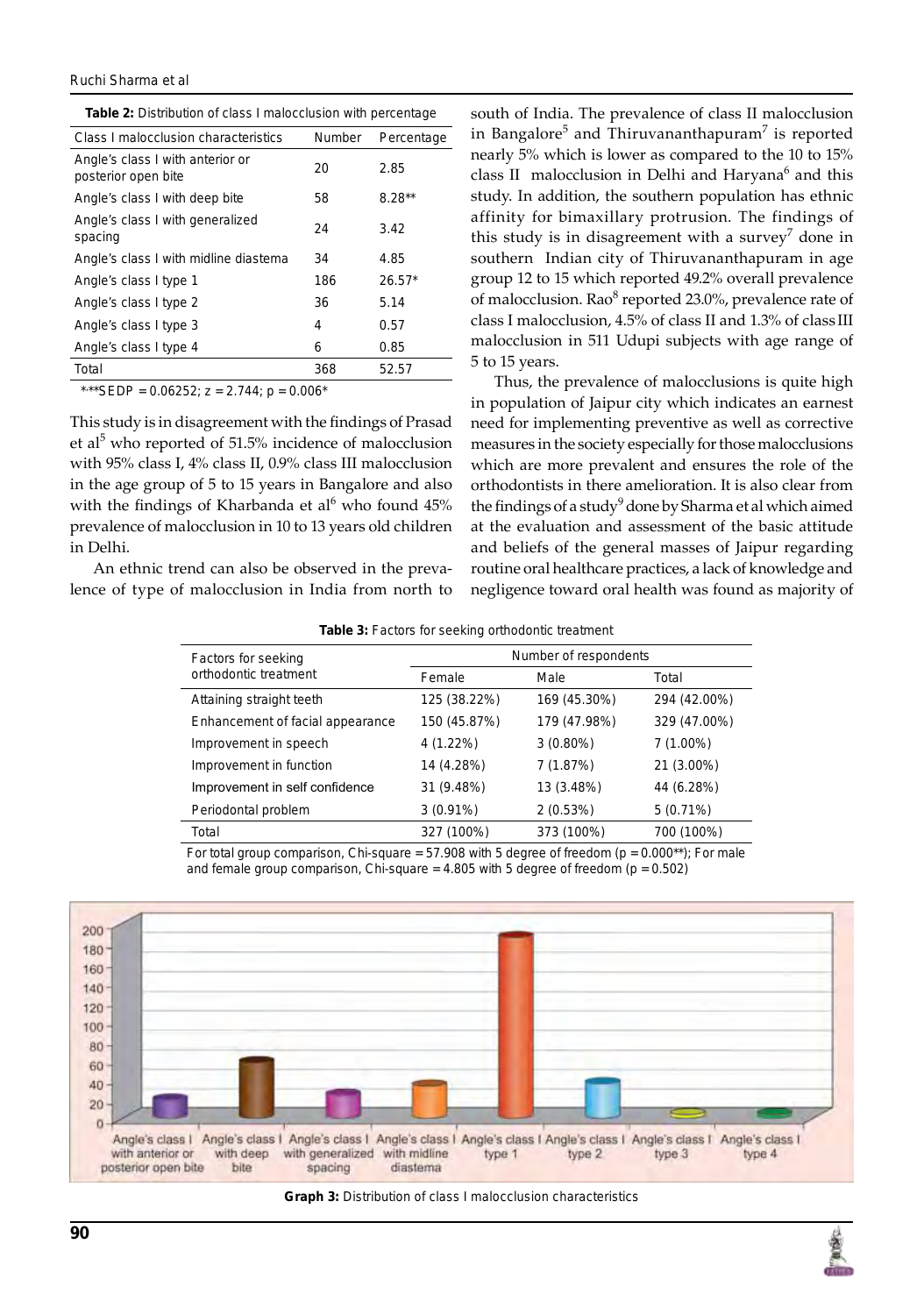

**Graph 4:** Factors for seeking orthodontic treatment

people do not prefer visiting the dentists, unless having some dental emergencies like pain.

As far as the subject's perspective was appreciated regarding the major directive forces that may drive any individual for seeking orthodontic treatment for malocclusion, a desire to improve the overall facial appearance was found to be the prime motivating factor, followed by a desire to attain straightened teeth. These findings are in disagreement with that of Pabari et al<sup>10</sup> wherein a wish to improve dental appearance was found to be the main motivating factor, followed by a wish to improve overall facial appearance. Thus, it is important to know the current traits regarding orthodontic treatment prevailing among a particular population as a number of factors may influence the subject's decision to undergo orthodontic treatment, such as gender, age, social, cultural, psychological and personal factors, etc.

# **Conclusion**

Epidemiological evaluations of dental diseases, such as malocclusion, are a prerequisite for systematic planning of preventive and therapeutic measures for confronting such problems and for assessing the current traits regarding orthodontic treatment in a particular population.<sup>11</sup> The study was directed toward the achievement of these goals. The conclusions which can be drawn from this study are as follows:

- The prevalence of malocclusions was found to be 74.57% in Jaipur population.
- Class I malocclusion had the highest prevalence (52.57%) followed by class II division 1, class II division2 and class III malocclusion being the least prevalent which was found to be statistically highly significant. No statistically significant differences were found between male and female subjects.

Among class I malocclusion characteristics, Angle's class I type 1 was the most common malocclusion which was also found to be statistically significant.

Majority of subjects had a view that a desire of enhance ment in facial appearance followed by a desire of attaining straight teeth would be the most important factor for seeking orthodontic treatment by patients having malocclusion. This finding was found to be statistically highly significant with no statistically significant differences detected between male and female subjects regarding their views.

The prevalence of malocclusion and the chief motivational factor are very important elements in determining and planning appropriate levels of orthodontic services. Further studies are required to provide accurate estimates of the orthodontic treatment need in Indian population and the relationship between prevalence of malocclusion and the chief motivational factor for seeking orthodontic treatment.

## **ACKNOWLEDGMENT**

We would like to acknowledge all the study subjects for their cooperation.



**Graph 5:** Gender distribution of factors for seeking orthodontic treatment